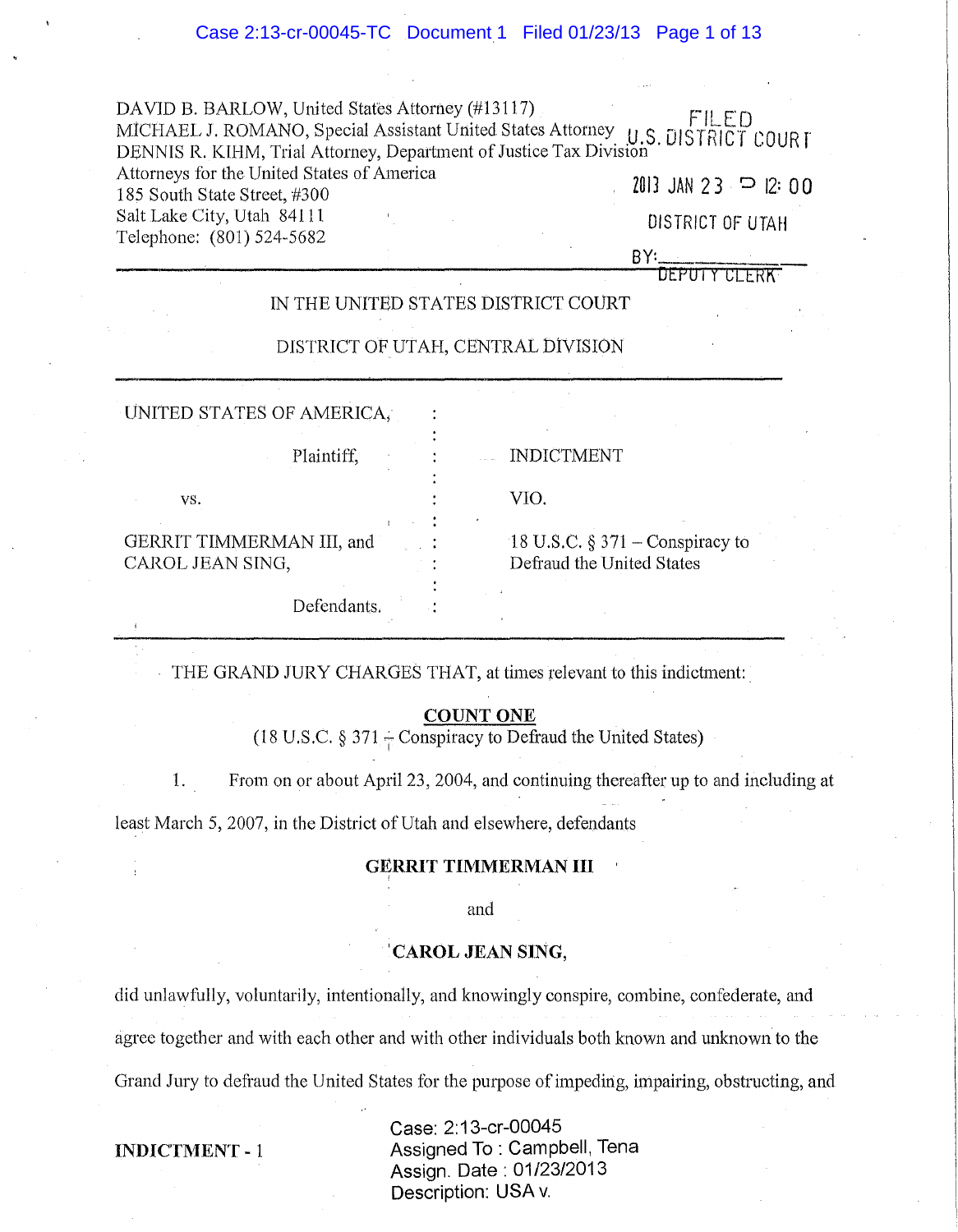defeating the lawful Government functions of the Internal Revenue Service of the Treasury Department in the ascertainment, computation, assessment, and collection of revenue: to wit, income taxes.

## **PERSONS, PARTIES, AND ENTITIES**

2. GERRIT TIMMERMAN III ("TIMMERMAN") resided in Salt Lake City, Utah, or Midvale, Utah.

3. CAROL JEAN SING ("SING") resided in Henderson, Nevada.

4. The Internal Revenue Service ("IRS") was and is an agency of the United States.

5. A "corporation sole" ,was a method of incorporation' authorized under the laws of certain states, including Nevada.

6. Trioid International Group, Incorporated ("Trioid") was a corporation operated by SING, and others known and unknown to the grand jury, and located in Henderson, Nevada. SING used Trioid to, among other things, act as a resident agent for her clients' corporations sole.

7. Law Research & Writing was a name used by TIMMERMAN to, among other things, market corporations sole.

8. S.8., C.H., G.L., H.L., V:F., and K.S. were clients of TIMMERMAN and SING and are identified herein by their initials.

9. Undercover Agents 1 and 2 ("UCl" and "VC2") were IRS agents posing as prospective clients interested in purchasing a corporation sole from Trioid, TIMMERMAN, and SING.

10. "The Office of the First Presiding Patriarch (Overseer) and his/her successors, a corporation sole over/for an unincorporated scriptural society, in the nature of Ecclesia, over/for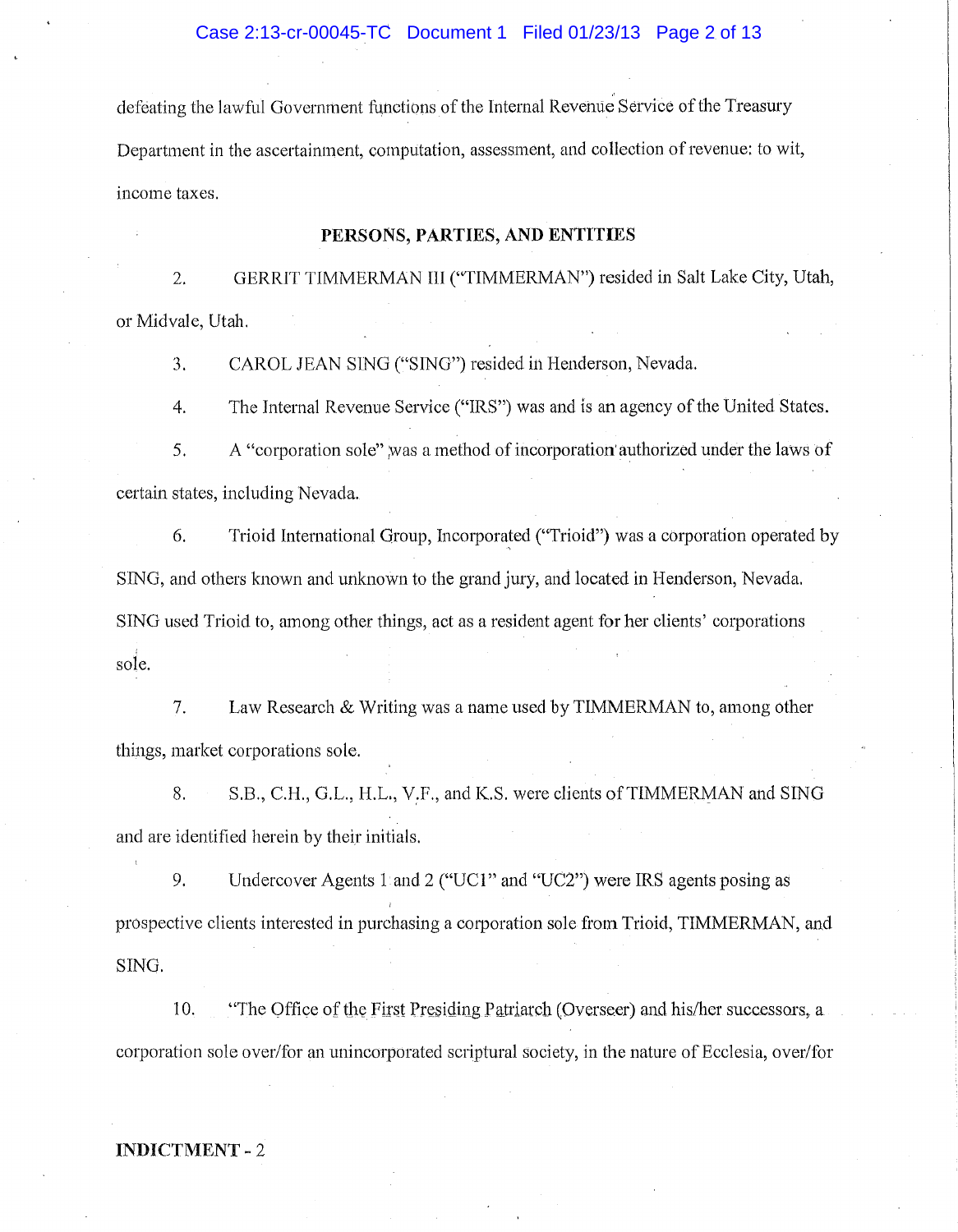# Case 2:13-cr-00045-TC Document 1 Filed 01/23/13 Page 3 of 13

The Popular Assembly of Astrum Regis" (hereinafter "A strum Regis") was a corporation sole created on behalf of TIMMERMAN.

11. "The Office of the First Presiding Patriarch (Overseer) and his/her successors, a corporation sole over/for an unincorporated religious scriptural society in the nature of Ecclesia, over/for The Popular Assembly of The Foundation of Love and Light (AKA: The Foundation of Love and Light)" was a corporation sole created on behalf of S.B.

12. "The Office of the First Presiding Patriarch (Overseer) and his/her successors, a corporation sole over/for an unincorporated religious scriptural society, in the nature of Ecclesia, over/for The Popular Assembly of Helping Hearts Foundation (AKA. Helping Hearts Foundation)" was a corporation sole created on behalf of C.H.

13. "The Office of the First Presiding Patriarch (Overseer) and his/her successors, a corporation sole over/for an unincorporated religious scriptural society, in the nature of Ecclesia, over/for The Popular Assembly of The Highest Potential Ministry (A.K.A.: The Highest Potential Ministry" was a corporation sole created on behalf of G.L.

14. "The Overseer ofW.T.L., and his successors, a corporation sole (AKA: W.T.L.)" was a corporation sole created on behalf of H.L.

15. "The Office of the First Presiding Patriarch (Overseer) and his/her successors, a corporation sole over/for an unincorporated religious scriptural society, in the nature of Ecclesia, over/for The Popular Assembly of Shared Enlightenment Ministry (A.K.A. Shared Enlightenment Ministry)" was a corporation sole created on behalf of V.F.

16. "The Office of the First Presiding Patriarch (Overseer) and his/her successors, a corporation sole over/for an unincorporated religious scriptural society, in the nature of Ecclesia,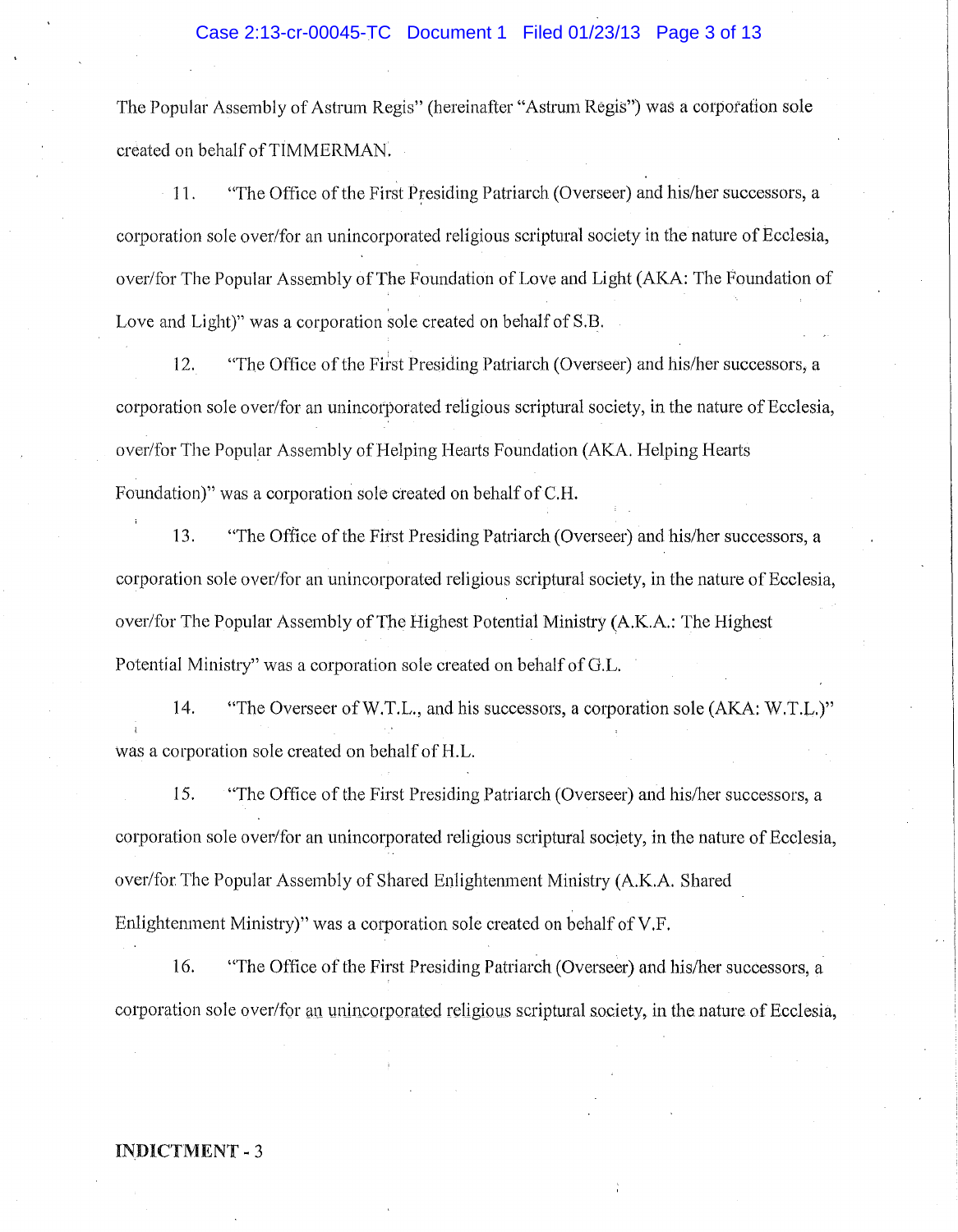over/for The Popular Assembly of the Sanctuary for Widows in Christ (A.K.A: Sanctuary for Widows in Christ)" was a corporation sole created on behalf of K.S.

# MANNER AND MEANS BY WHICH THE CONSPIRACY WAS CARRIED OUT

The manner and means by which this conspiracy was sought to be accomplished included, among others, the following:

17. TIMMERMAN and SING promoted a scheme to evade the assessment and payment of federal income taxes through the use of corporations sole.

18. TIMMERMAN solicited many clients for the scheme among individuals who TIMMERMAN knew to have histories of failure to file federal income tax returns or to pay federal income taxes. TIMMERMAN also knew that the IRS had assessed outstanding tax liabilities against, and had attempted to collect unpaid taxes from, many of his clients and potential clients.

19. To promote their scheme, TIMMERMAN and SING falsely told clients and potential clients that corporations sole were exempt from the United States' income tax laws, had no requirement to file a tax return, and had no obligation to apply for tax-exempt status with the federal government. TIMMERMAN and SING further claimed that that individuals could assign their income to a corporation sole while maintaining control over such income and that any income assigned to a corporation sole either would not be taxable or would be tax-deductible.

20. TIMMERMAN and SING falsely told clients that they could render property immune from IRS collection activity by transferring the property to a corporation sole.

21. TIMMERMAN and SING further told clients and prospective clients that establishing a corporation sole in Nevada would restrict IRS access to client records.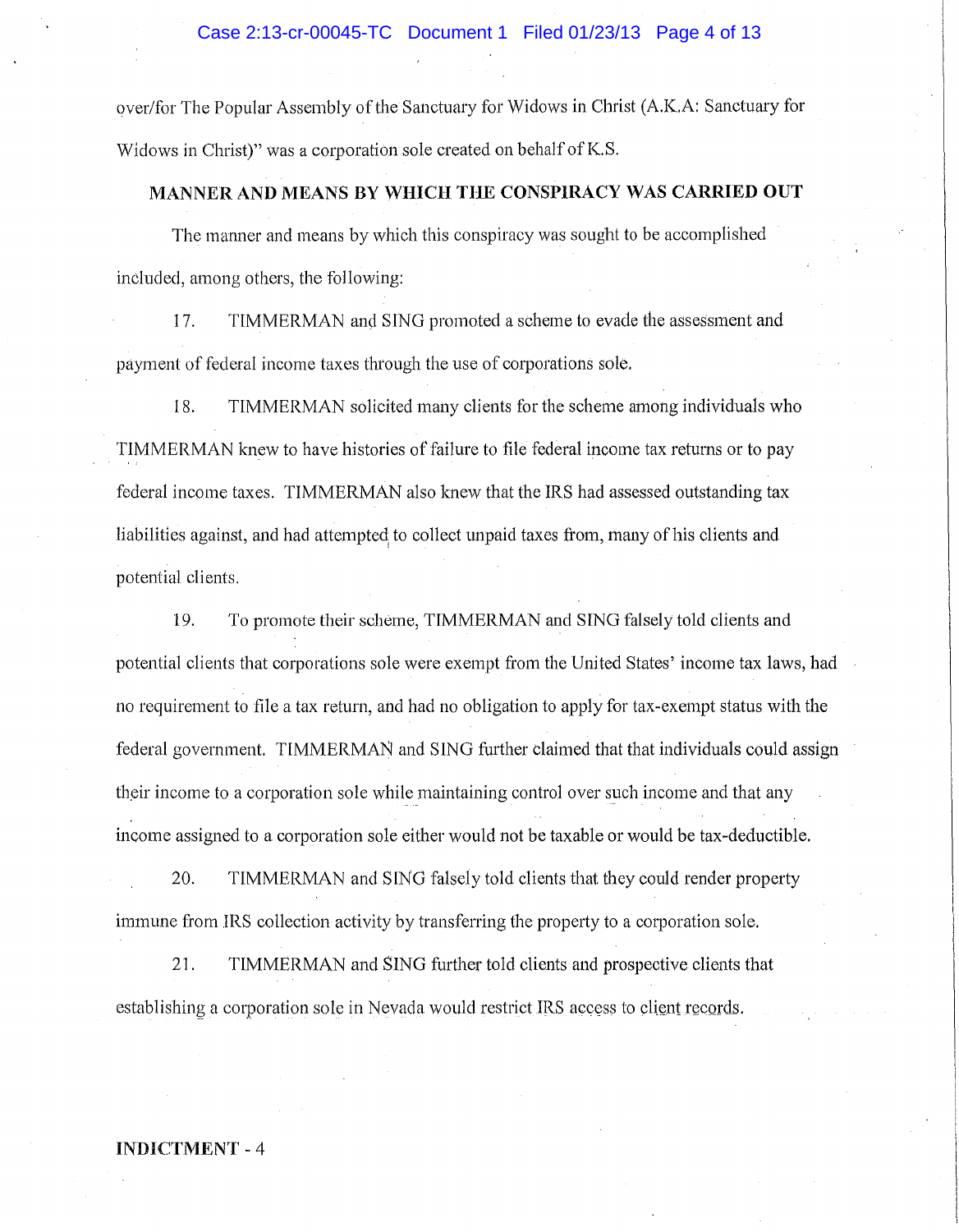### Case 2:13-cr-00045-TC Document 1 Filed 01/23/13 Page 5 of 13

22. SING told clients and prospective clients that they could draw a stipend of \$6,000 per month, without tax consequences, from their corporation sole.

23. SING maintained a website, located at www.trioid.com. which she used to promote the supposed benefits of corporations sole. Content within certain portions of the website was drafted by TIMMERMAN, and the website referred individuals to Law Research & Wtiting for the creation of a corporation sole.

24. TIMMERMAN and SING advised clients and potential clients to open a bank account in Nevada, using the name of their corporation sole, and to manage the bank account through a branch local to the client.

25. For a fee, TIMMERMAN and SING assisted clients with the creation of corporations sole.

26. For an additional fee, SING agreed to file clients' corporation sole paperwork with Nevada; to act as resident agent, or to have Trioid act as resident agent, for clients' corporations sale; and to open a bank account in the name of clients' corporations sole.

27. For an additional annual fee, SING agreed to renew her or Trioid's services as resident agent for clients' corporations sole. As part of this renewal, SING notified clients when they needed to file annual paperwork for their corporations sole with Nevada and typically filed. such paperwork.

28. TIMMERMAN and SING caused the incorporation of at least 90 corporations sole. Clients had outstanding federal income tax assessments totaling at least \$5,000,000 at the time their corporations sole were created.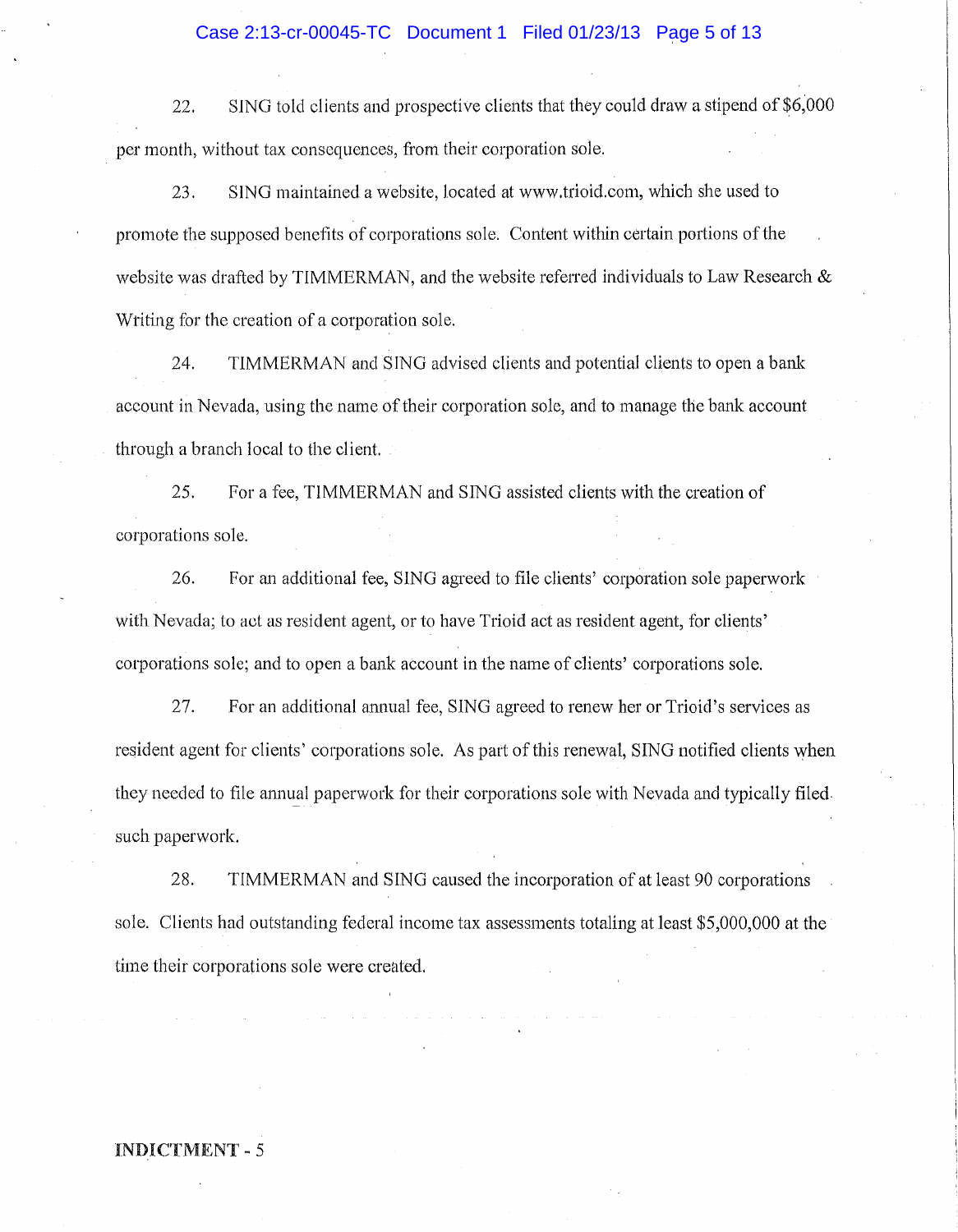#### OVERT ACTS

In furtherance of the conspiracy, and to effect the objects thereof, overt acts were committed in the District of Utah and elsewhere, including but not limited to the following:

29. On or about April 23, 2004, SING caused the filing of Articles of Incorporation for TIMMERMAN's corporation sole, Astrum Regis.

### ACTS RELATED TO CLIENT S.B.

30. On or about April 26, 2004, TIMMERMAN and SING caused the filing of Articles of Incorporation for S.B.'s corporation sole, The Foundation of Love and Light.

31. On or about March 31, 2005, SING, through Trioid, received a payment in the amount of \$150 for the renewal of S.B.'s corporation sole, The Foundation of Love and Light, and for Trioid's resident agent fee.

# ACTS \_RELATED *TO* CLIENT G.H.

32. On or about July 23,2004, after TIMMERMAN received conespondence from C.R regarding C.H.'s tax debts, TIMMERMAN and SING caused the filing of Articles of Incorporation for C.H.'s corporation sole, Helping Hearts Foundation.

33. On or about June 13, 2005, SING, through Trioid, received a check in the amount of \$150 for the renewal of C.H.'s corporation sole, Helping Hearts Foundation, and for Trioid's resident agent fee.

34. On or about May 30, 2006, SING, through Trioid, received two checks, totaling \$150, for the renewal of C.H.'s corporation sole, Helping Hearts Foundation, and for Trioid's resident agent fee.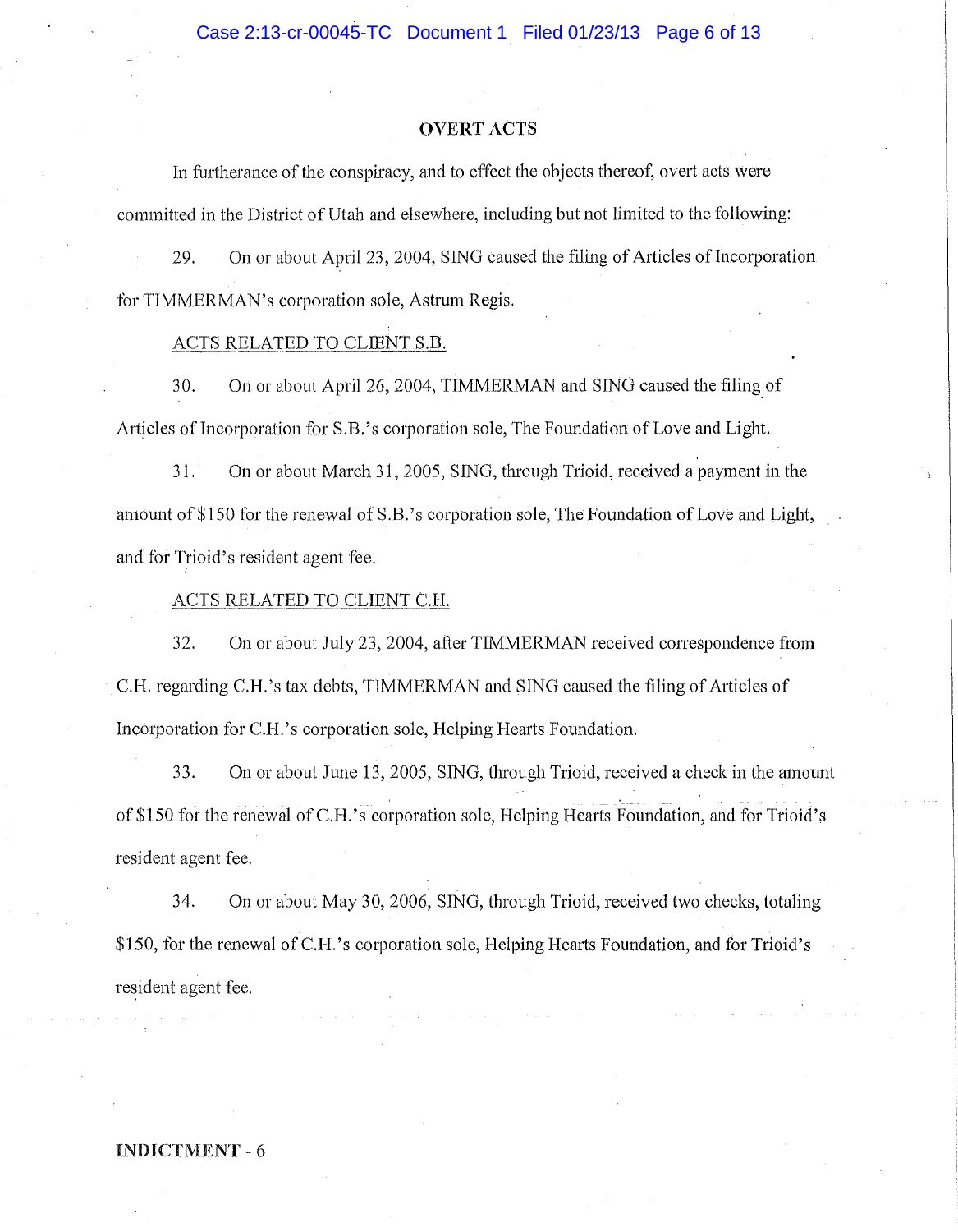#### ACTS RELATED TO CLIENT G.L.

35. On or about December 1, 2004, after TIMMERMAN received correspondence from G.L. regarding G.L.'s tax debts, Law Research & Writing contracted with G.L. for the creation of a corporation sole.

36. On or about December 2, 2004, SING caused Trioid to pay \$300 to the Nevada Secretary of State related to the creation of a corporation sole on behalf of G.L.

37. On or about December 3, 2004, TIMMERMAN and SING caused the filing of Articles of Incorporation for G.L.'s corporation sole, The Highest Potential Ministry.

38. On or about December 6,2004, SING caused Trioid to pay \$1,350 to TIMMERMAN for creating G.L.'s corporation sole, The Highest Potential Ministry.

39. On or about July 3, 2006, SING caused Trioid to pay \$275 to the Nevada Secretary of State for the renewal of O.L. 's corporation sole, The Highest Potential Ministry, and for other services.

40. On or about February 16, 2007, SINO caused Trioid to pay \$200 to the Nevada Secretary of State for the renewal of G.L. 's corporation sole, The Highest Potential Ministry.

41. On or about February 16, 2007, SING, through Trioid, received payment from O.L. in the amount of \$200 to reimburse SING for the cost of renewing O.L. 's corporation sole, The Highest Potential Ministry.

42. On or about February 17, 2007, SING, through Trioid, received payment from G.L. in the amount of \$125 for Trioid's resident agent fee.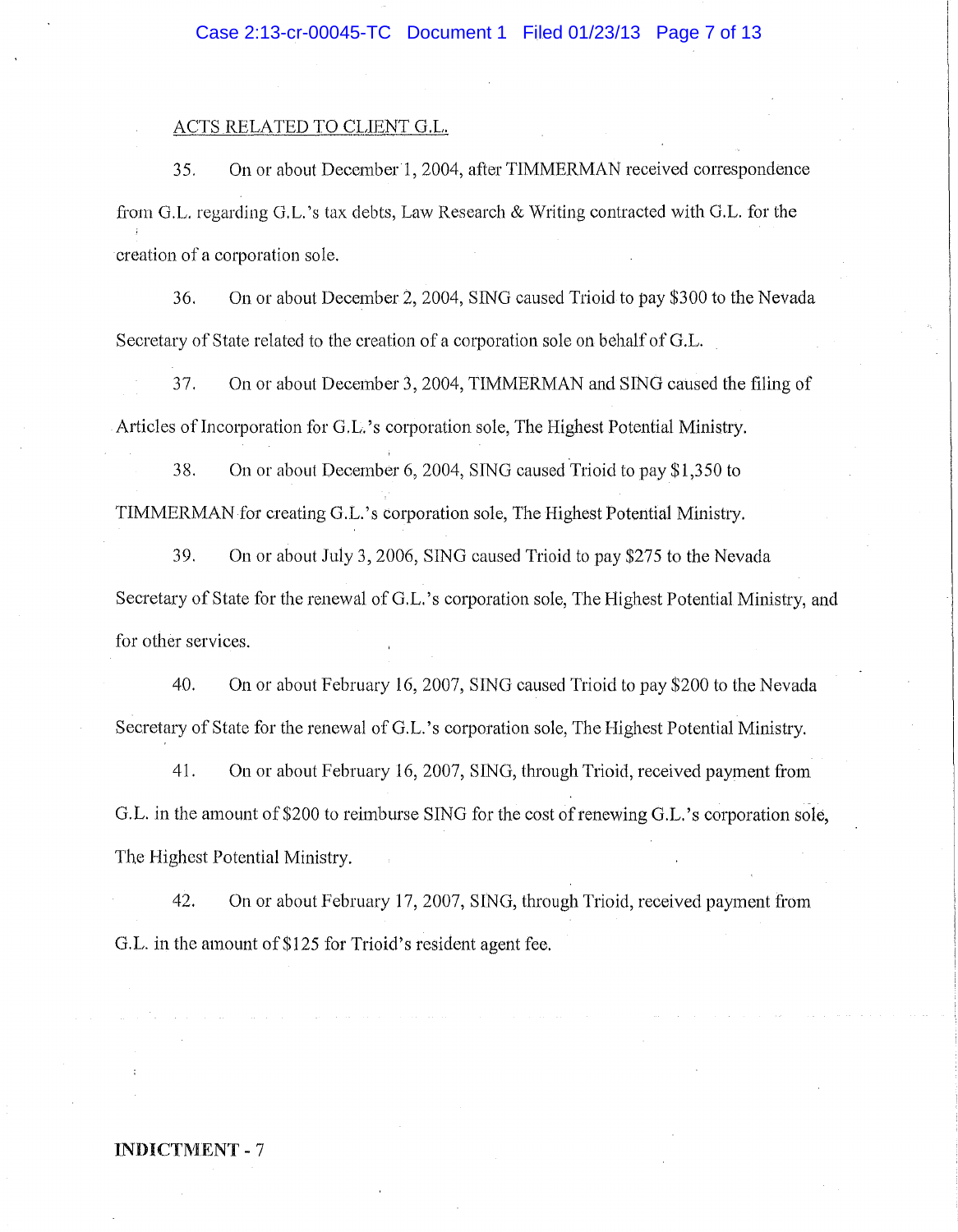### ACTS RELATED TO CLIENT H.L.

43. On or about November 13,2005, SING, through Trioid, received a credit card payment in the amount of \$4,850 for the creation of a corporation sole on behalf of H.L. and for other services.

44. On or about December 6, 2005, SING, through Trioid, received from H.L. an application for a corporation sole, W.T.L.

45. On or about December 8, 2005, TIMMERMAN and SING caused the flling of Articles of Incorporation for H.L.'s corporation sole, W.T.L.

# ACTS RELATED TO CLIENT V.F.

46. On or about January 15, 2006, TIMMERMAN emailed V.F. to provide information about the creation of a corporation sole on behalf of V.F. and the creation of one or more bank accounts connected to that corporation sole.

47. On or about January 16,2006, TIMMERMAN, through Law Research & Writing, received an application for a corporation sole on behalf of V.F.

48. On or about January 21,2006, TIMMERMAN, through Law Research & Writing, received an additional application for a corporation sole on behalf of V.F.

49. On or about February 3, 2006, TIMMERMAN received payment in the amount of \$1,875 from V.F, of which \$1,325 was for the creation of V.F.'s corporation sole and \$550 was for Trioid's resident agent fee and other fees.

50. On or about February 9,2006, TIMMERMAN and SING caused the filing of Articles of Incorporation for V.F.'s corporation sole, Shared Enlightenment Ministry.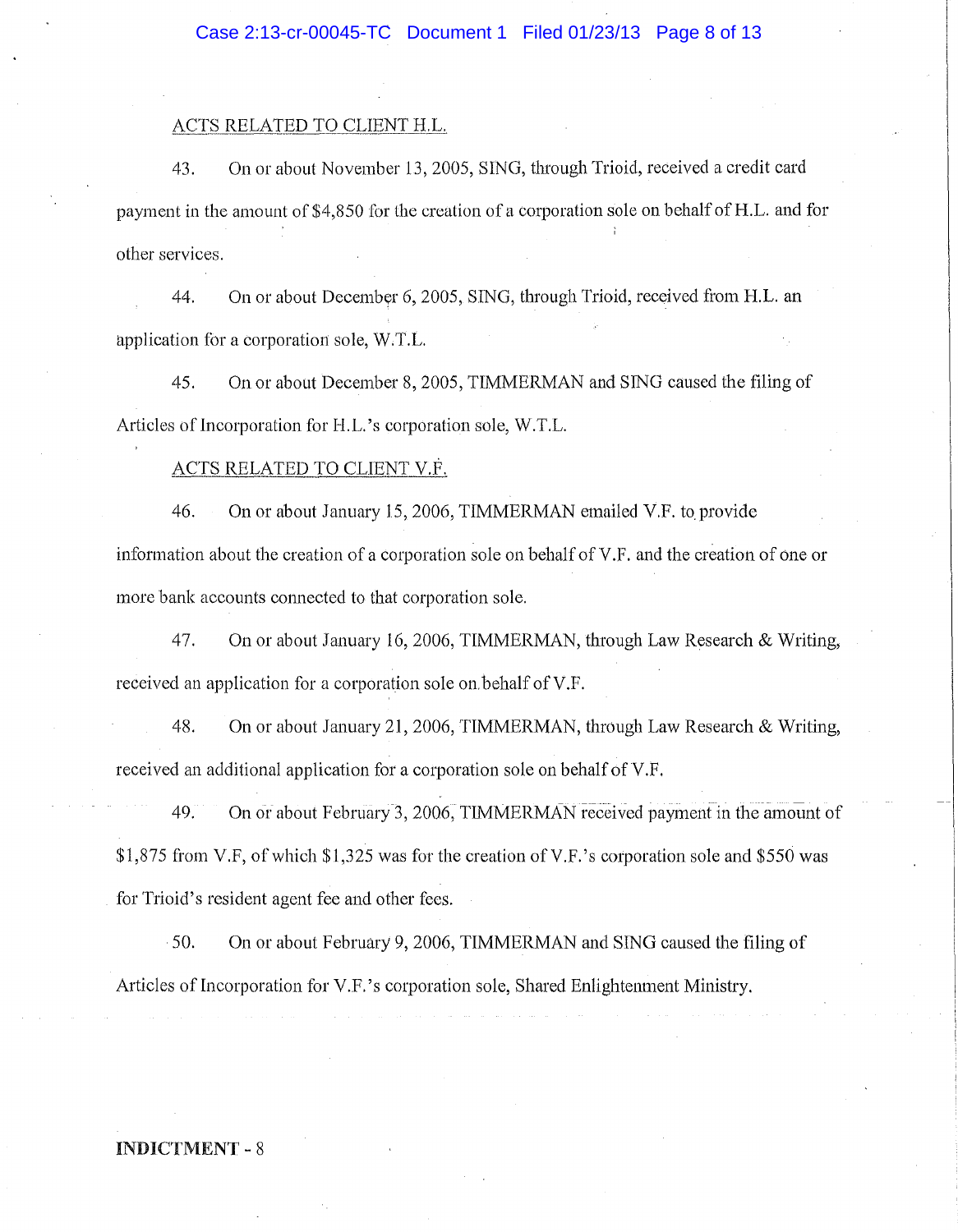### Case 2:13-cr-00045-TC Document 1 Filed 01/23/13 Page 9 of 13

51. On or about January 5, 2007, SING, through Trioid, received payment in the amount of \$150 for the renewal of V.F.' s corporation sole, Shared Enlightenment Ministry, and for Trioid's resident agent fee.

### ACTS RELATED TO CLIENT K.S.

52. On or about November 4,2005, TIMMERMAN emaiIed K.S. information about corporations sole.

53. On or about November 9,2005, TIMMERMAN emailed K.S. additional information about corporations sole.

54. On or about December 29, 2005, TIMMERMAN emailed K.S. regarding the name and mission statement for her corporation sole.

55. On or about May 22, 2006, TIMMERMAN emailed K.S. with an updated mission statement for K.S. 's corporation sole.

56. On or about May 23,2006, TIMMERMAN emailed K.S. to confirm receipt of her payment of \$1,975 for establishing a corporation sole and for related services.

57. On or about May 31,2006, SING caused Trioid to pay Nevada \$300 for the incorporation ofK.S.'s corporation sole, Sanctuary for Widows **in** Christ, and for related services.

58. On or about June 13, 2006, TIMMERMAN and SING caused the filing of Articles of Incorporation for K.S. 's corporation sole, Sanctuary for Widows in Christ.

59. On or about August 25,2006, TIMMERMAN sent K.S. an email with an attachment regarding a purported vow of poverty that K.S. could take as the head of a corporation sole.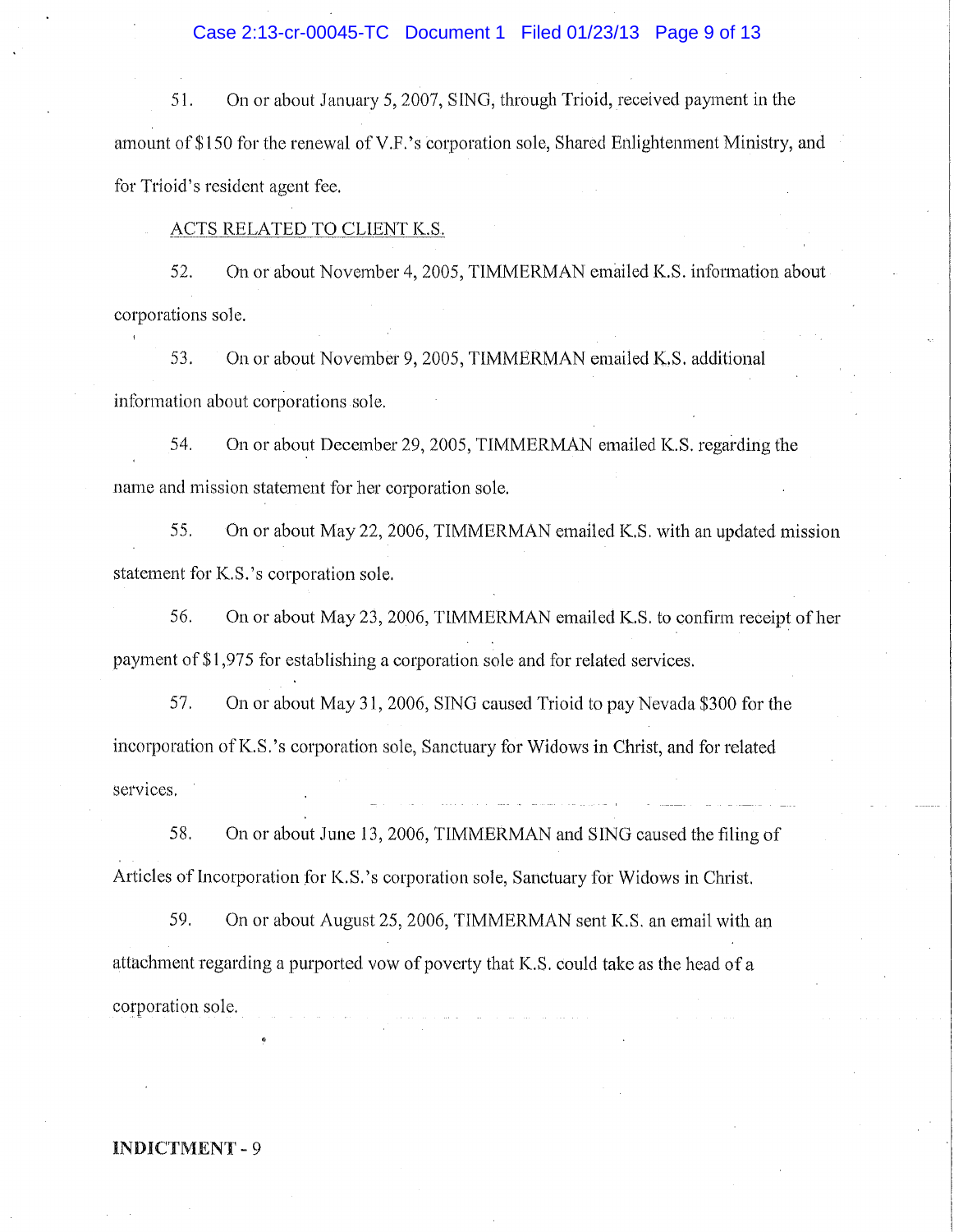## ACTS RELATED TO UC1

60. On or about June 21,2006 TIMMERMAN spoke with UCI by telephone, during which conversation TIMMERMAN told DCI that UCI or his business could make donations to UC1's corporation sole which would not be taxable, that UC1's corporation sole would have no liability to pay any income tax, and that SING would act as resident agent for VCI 's corporation sole.

61. On or about June 21,2006, TIMMERMAN sent an email to UCI in which he referred UCI to SING and provided attached documents regarding corporations sole.

62. On or about June 30; 2006, TIMMERMAN spoke with VCl by telephone, during which conversation TIMMERMAN further explained the purported benefits of corporations sole and referred UCI to SING in order to have a corporation sole incorporated.

63. On or about July 5,2006, SING spoke with VCI by telephone, during which SING explained the purported benefits of corporations sole and discussed the cost of creating a corporation sole for UC 1.

64. On or about July 7,2006, TIMMERMAN sent an email to UCI with attached documents that would assist VCl with opening a bank account in the name of his corporation sole.

65. On or about August 10,2006, SING caused Trioid to advertise, on its website, that it charged a fee of\$3,550 for a corporation sole package and \$125 for annual renewal of its resident agent status. Trioid's website further advertised similar prices for corporations sole created with the assistance of Law Research & Writing.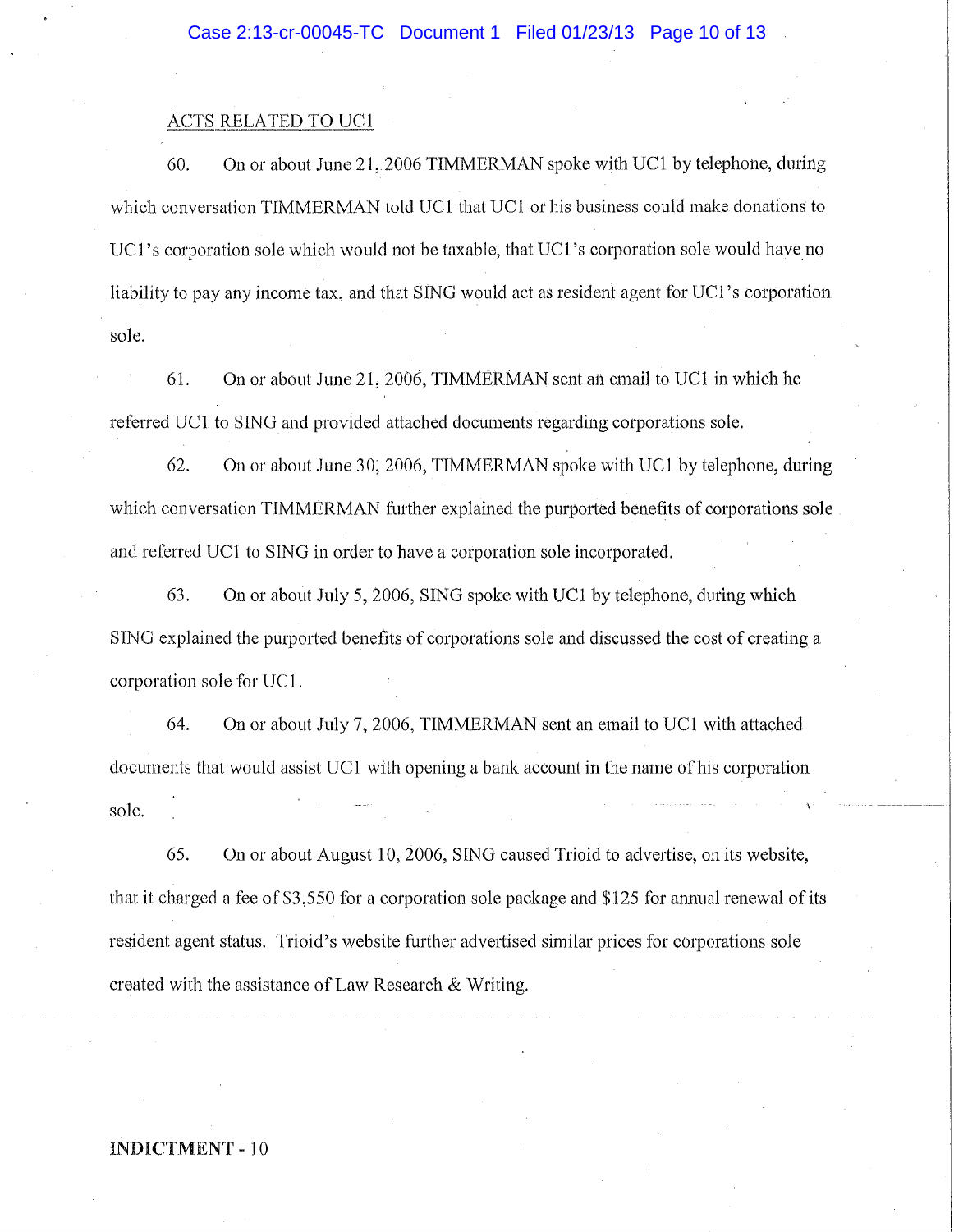## Case 2:13-cr-00045-TC Document 1 Filed 01/23/13 Page 11 of 13

66. On or about August 29, 2006, SING met with VCI at SING's residence in Henderson, Nevada, during which conversation SING assisted VCI in filing for a corporation sole in Nevada.

67. On or about August 29,2006, TIMMERMAN arid. SING caused the filing of Articles of Incorporation for VCI 's corporation sole.

68. On or about August 29, 2006, SING caused Trioid to charge UC1's credit card in the amount of \$850, which was a partial payment for the creation of a corporation sole and for related services.

69. On or about August 29, 2006, SING, through Trioid, received a payment from UC1 in the amount of \$4,000, which was partial payment for the creation of a corporation sole and for related services.

70. On or about January 24,2007, SING met in person with VCI, UC2, and several other IRS undercover agents, during which meeting SING attempted to sell corporations sole and related services to these agents.

### ACTS RELATED TO UC2

71. On or about January 25,2007, TIMMERMAN and SING caused the filing of Articles of Incorporation for UC2's corporation sole.

72. On or about January 25,2007, SING, through Trioid, received a payment from UC2 in the amount of \$2,400, which was a partial payment for the creation of a corporation sole and for related services.

73. On or about January 25,2007, SING left two voicemail messages for UC2. In the first, SING requested additional money in order to complete UC2's corporation sole. In the second, SING provided contact information for TIMMERMAN.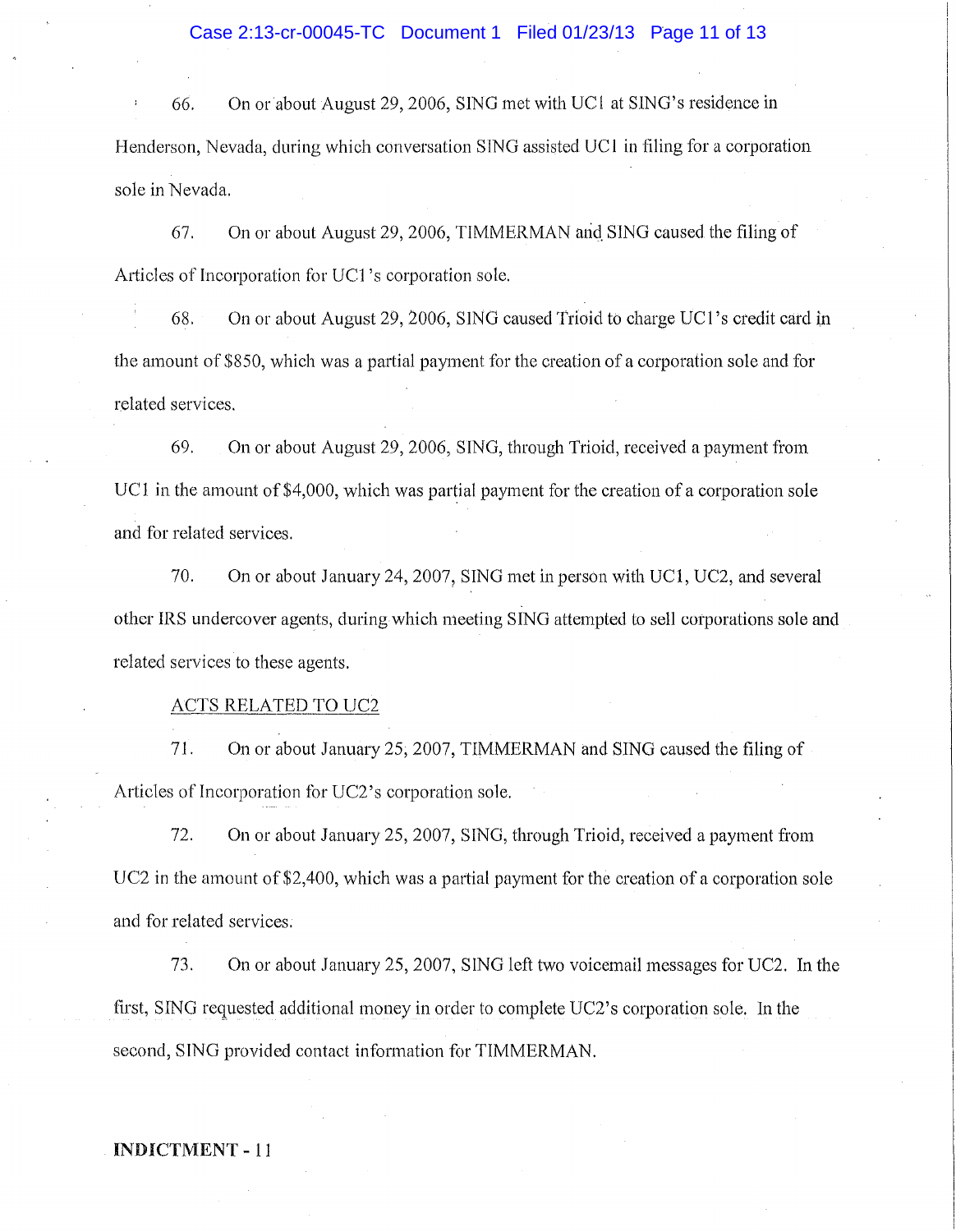### Case 2:13-cr-00045-TC Document 1 Filed 01/23/13 Page 12 of 13

74. On or about January 28, 2007, TIMMERMAN sent an email to UC2 regarding a mission statement for UC2's corporation sole.

75. On or about January 29, 2007, SING spoke with UC2 by telephone, during which conversation SING took UC2's credit card information for an additional payment and discussed the opening of a bank account for UC2's corporation sole.

76. On or about January 29, 2007, SING caused Trioid to charge UC2's credit card in the amount of \$2,450, which was a partial payment for the creation of  $UC2$ 's corporation sole and for related services.

77. On or about January 30, 2007, TIMMERMAN sent an email to UC2 that provided UC2 with an application for a corporation sole.

78. On or about February 1, 2007, TIMMERMAN sent an email to UC2 that discussed the appointment of a secretary and successor for UC2's corporation sole.

79. On or about February 1, 2007, SING sent an email to UC2 that notified UC2 that his corporation sole was completed.

80. On or about March 2, 2007, SING, through Trioid, charged UC2's credit card for \$25, which was a reimbursement to Trioid for the cost of filing paperwork related to UC2's corporation sole with Nevada.

| $H_{\rm s}$    |  |  |                |  |                     |                       |
|----------------|--|--|----------------|--|---------------------|-----------------------|
| $\frac{1}{2}$  |  |  |                |  | $\sim$ 10 $\pm$     |                       |
| $\frac{1}{2}$  |  |  |                |  |                     |                       |
| $\frac{1}{2}$  |  |  |                |  |                     |                       |
| $H_{\rm{max}}$ |  |  | the company of |  |                     | $\alpha$ and $\alpha$ |
| / /            |  |  |                |  | Article of the Con- | $\sim$                |